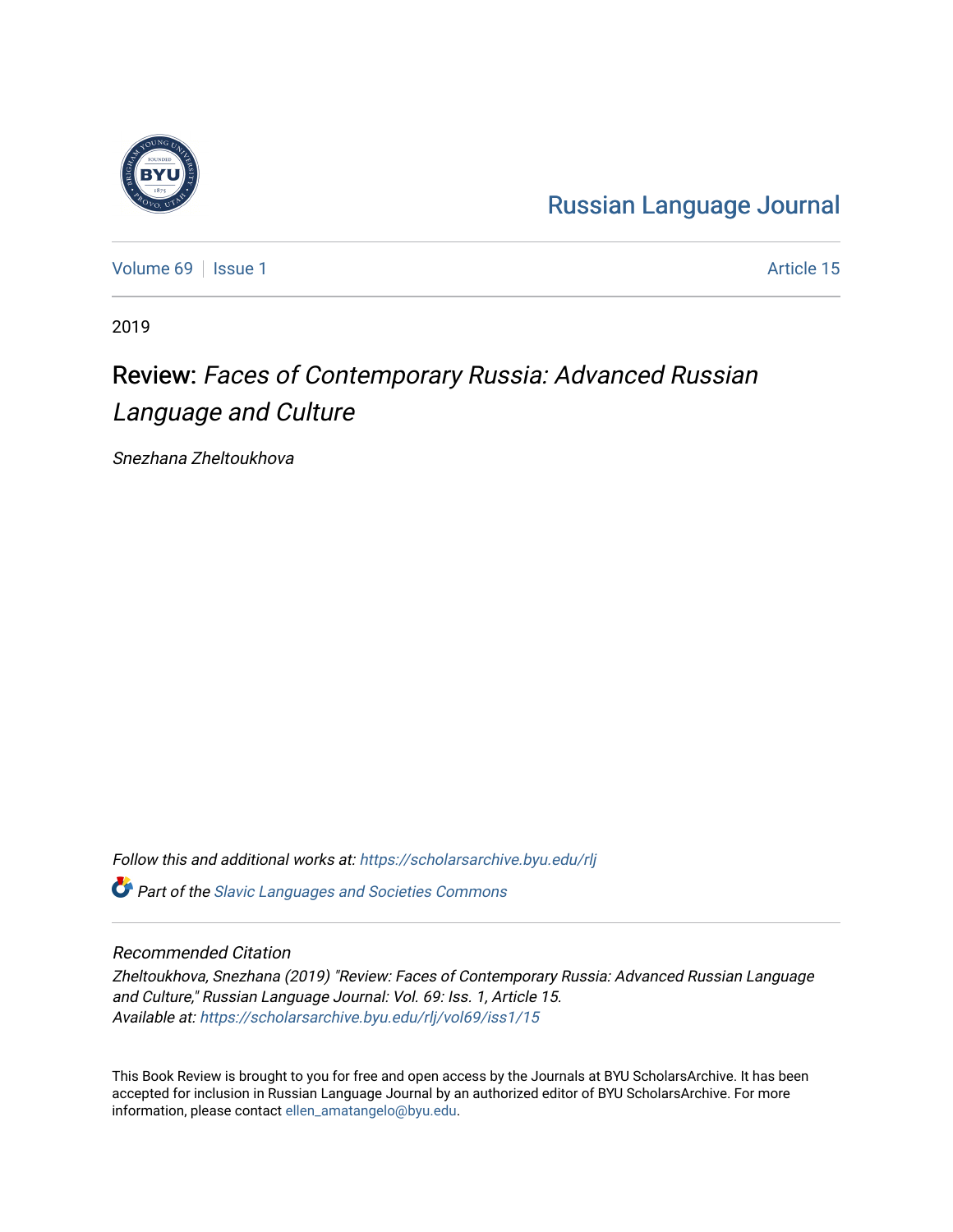## **Mesropova, Olga M.** *Faces of Contemporary Russia: Advanced Russian Language and Culture.* **Washington DC: Georgetown University Press. 2019. 256 pages.**

Cultural literacy is of the utmost importance for advanced language students. Olga M. Mesropova's *Faces of Contemporary Russia* is thus a welcome addition to the selection of upper-level textbooks for Russian learners. Unlike existing advanced materials, it offers an interdisciplinary approach to contemporary Russian culture, media studies, history, politics, anthropology, and sociology, making it well-suited for a contentbased language course with discussions and independent research as its primary focus. The book successfully presents input at the academic essay level with intricate syntax and target output of paragraph-length oral and written discourse on abstract general topics relevant to both Russia and the learners' own culture.

The book consists of 14 units, 12 of which feature various facets of Russian cultural life with their prominent representatives (e.g., Russian ballet and Diana Vishneva, or Russian television and Vladimir Posner). The modular structure allows instructors to cover materials in any order. The Introduction and Conclusion are intended to open and close the course, as they are interrelated and offer a useful overview of 21st-century Russia and a comprehensive test of cultural knowledge at the end. Each chapter prominently features one or more of the following subsections: «Глазами культуролога», «Сквозь призму социологии», and «В контексте истории». Each of these has an authentic text, followed by assignments aimed at practicing language skills while also engaging in scholarly inquiry and "broader humanistic debates" (ix). Another unique feature of this textbook is the excellent compilation of authentic and engaging infographics produced by the Russian Public Opinion Research Center. The color photographs and images serve as lively biographical illustrations and often as discussion catalysts (e.g., pictures of the two ballets (59), Worker and Kolkhoz Woman statue (23), fashion-related photographs (99), and others).

Typically, upper-level textbooks with a thematic approach tend to use topics similar to those used in beginning and intermediate textbooks. The focus on the biographies of selected cultural figures makes *Contemporary Faces of Russia* stand out. To my knowledge, this is the only such textbook among published pedagogical materials in the US. The texts present a wide